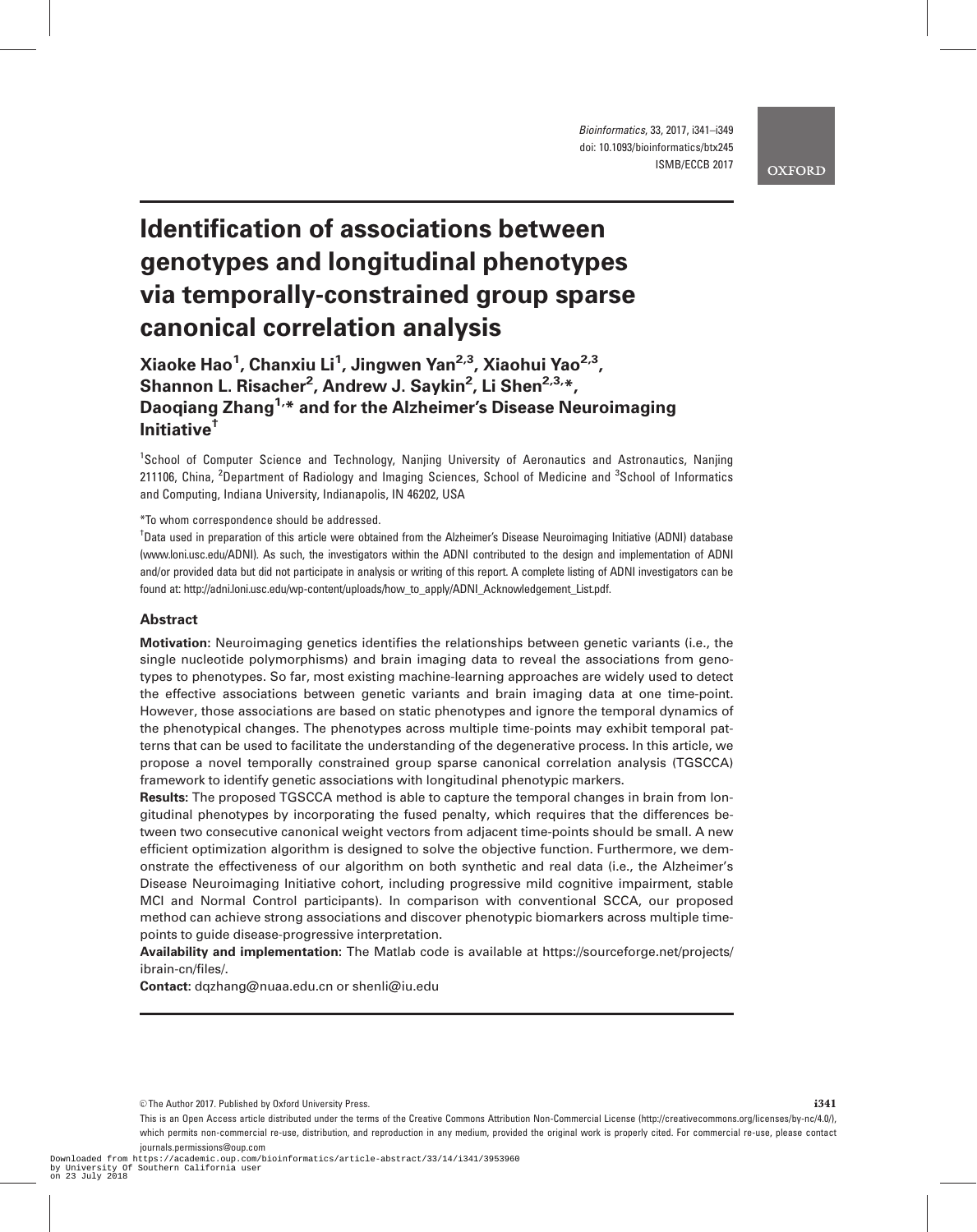## <span id="page-1-0"></span>1 Introduction

Integrating neuroimaging and molecular genetics technology hold great promising to use brain imaging as quantitative phenotypes to investigate the role of genetic variations. These imaging quantitative traits (QTs) serve as intermediate phenotypes with rich information, which bridge the gap between genetic factors and phenotypic outcomes (Glahn et al.[, 2007;](#page-7-0) [Gottesman and Gould, 2003](#page-7-0); [Hariri](#page-7-0) et al.[, 2006\)](#page-7-0) and may lead to a better understanding of the complex biological mechanism underlying neurodegenerative diseases [e.g., mild cognitive impairment (MCI), the prodromal stage of Alzheimer's disease (AD)].

In prior imaging genetic studies, pairwise univariate analysis strategies have been performed to identify the associations between single nucleotide polymorphisms (SNPs) and neuroimaging QTs. The most comprehensive studies focused on scanning the entire brain and the entire genome (Shen, et al.[, 2010](#page-8-0); Stein et al.[, 2010\)](#page-8-0). In recent studies, taking into account the inherent structure among genotype or phenotype data, some researchers have developed gen-eralized multivariate linear regression models (Hibar et al.[, 2011](#page-7-0); [Kohannim](#page-7-0) et al., 2011, [2012](#page-7-0); [Vounou](#page-8-0) et al., 2010; [Wang](#page-8-0) et al., [2012a](#page-8-0)) and structured bi-multivariate models (Chi et al.[, 2013](#page-7-0); [Lin](#page-7-0) et al.[, 2014;](#page-7-0) Yan et al.[, 2014](#page-8-0)) to identify multi-SNP-multi-QT associations. Those methods have sufficient power to discover structured phenotypic imaging markers associated with disease-relevant SNPs. However, examining genetic influence on the longitudinal profiles of imaging phenotype is still an under-explored topic in imaging genetics. Specifically, a straight forward approach such as conventional sparse canonical correlation analysis (SCCA) (Chi [et al.](#page-7-0), [2013](#page-7-0); [Witten](#page-8-0) et al., 2009; [Witten and Tibshirani, 2009](#page-8-0)), which does not take into account the valuable information conveyed by the longitudinal pattern of phenotypic input, is to perform multi-SNPmulti-QT associations at one time-point. In fact, the phenotypes across multiple time-points may exhibit temporal patterns that can be used to describe the degenerative process. Some studies have investigated on prediction of memory impairment and cognitive assessments with longitudinal magnetic resonance imaging (MRI) data (Jie et al.[, 2016;](#page-7-0) Wang et al.[, 2016\)](#page-8-0).

So far, only a few machine-learning strategies have been proposed to examine how the phenotypic changes are that affected by SNPs. Recently, Wang et al. [\(2012b](#page-8-0)) proposed a novel task-correlated longitudinal sparse regression model to study the association between phenotypic imaging markers and the genotypes by taking into account the temporal structure of the longitudinal imaging data. More specifically, they used L21-norm for regression coefficient matrix to jointly select imaging markers that have common effects across all time-points. However, the task-correlated longitudinal sparse regression model assumed that longitudinal imaging markers were related to all candidate SNPs as a taskcorrelated constraint, which might not hold in real applications. More recently, [Vounou](#page-8-0) et al. (2010) have proposed a two-step framework based on sparse reduced-rank regression to solve the imaging genetics problem for the genome-wide detection of markers associated with voxel-wise longitudinal changes in brain ([Vounou](#page-8-0) et al.[, 2012](#page-8-0)). They first pre-selected the disease relevant voxel level imaging phenotypes with high-classification performance between AD and NC group by penalized linear discriminant analysis, and then identified the SNPs associated with the multivariate imaging phenotypes from the first step. This approach might be inadequate to capture the dynamics of phenotypic trajectories and thus unable to detect the underlying temporal patterns. Therefore, how to identify the longitudinal phenotypes across consecutive time-points



Fig. 1. Schematic illustration of TGSCCA for imaging genetics

associated to the disease sensitive SNPs is still an important topic in imaging genetic studies.

With these observations, the motivation of this study is to identify associations between risk genotypes and longitudinal phenotypes, where we aim to design a powerful model to simultaneously maximize progression-relevant imaging genetic associations and capture the consecutive changes in brain between adjacent timepoints. Accordingly, as shown in Figure 1, we propose a novel temporally constrained group sparse canonical correlation analysis (TGSCCA) framework that incorporates the group sparsity constraint and fused penalty to identify the associations between genetic factors and longitudinal phenotypes. In particular, it is promising to find the consecutive patterns that are robust to noises or outliers via considering both joint selection and the fused information in imaging phenotypes from adjacent time-points.

In this study, to evaluate the effectiveness and efficiency of our proposed method, we perform experiments on both synthetic and real data. For real data, using the Alzheimer's Disease Neuroimaging Initiative (ADNI) cohort [\(Mueller](#page-7-0) et al., 2005), we examine imaging genetic associations between SNPs nearby the apolipoprotein E (APOE) gene and region of interest (ROI) measures extracted from longitudinal structural MRI. The empirical results show that our method not only yields clearly improved association performance under the metrics of correlation coefficient but also detects relevant risk SNP loci and imaging ROI markers.

The rest of this article is organized as follows. Section 2 introduces the TGSCCA method. The performances of the proposed method are evaluated through both simulations and real data analysis in Section 3. The last section concludes the study.

## 2 Materials and methods

### 2.1 Sparse Canonical Correlation Analysis (SCCA)

We first describe relevant notations to present imaging genetic association analysis. We use lowercase letters to denote vectors, and uppercase letters to denote the matrices. Let  $X =$  $[x_1, \ldots, x_n, \ldots, x_N]^T \in R^{N \times p}$  be the SNP genotype data,  $[y_1, \ldots, y_n, \ldots, y_N]^T \in R^{N \times q}$  be the phenotype data, where N is the number of participants, and  $p$  and  $q$  are the feature number of SNPs and imaging data, respectively.

Canonical correlation analysis (CCA) is a powerful association method that seeks linear transformations of two data sets X and Y to achieve the maximal correlation between  $Xu$  and  $Yv$  ([Hotelling,](#page-7-0) [1935](#page-7-0)), which can be formulated as:

$$
\max_{w,v} u^{\mathrm{T}} X^{\mathrm{T}} Y v
$$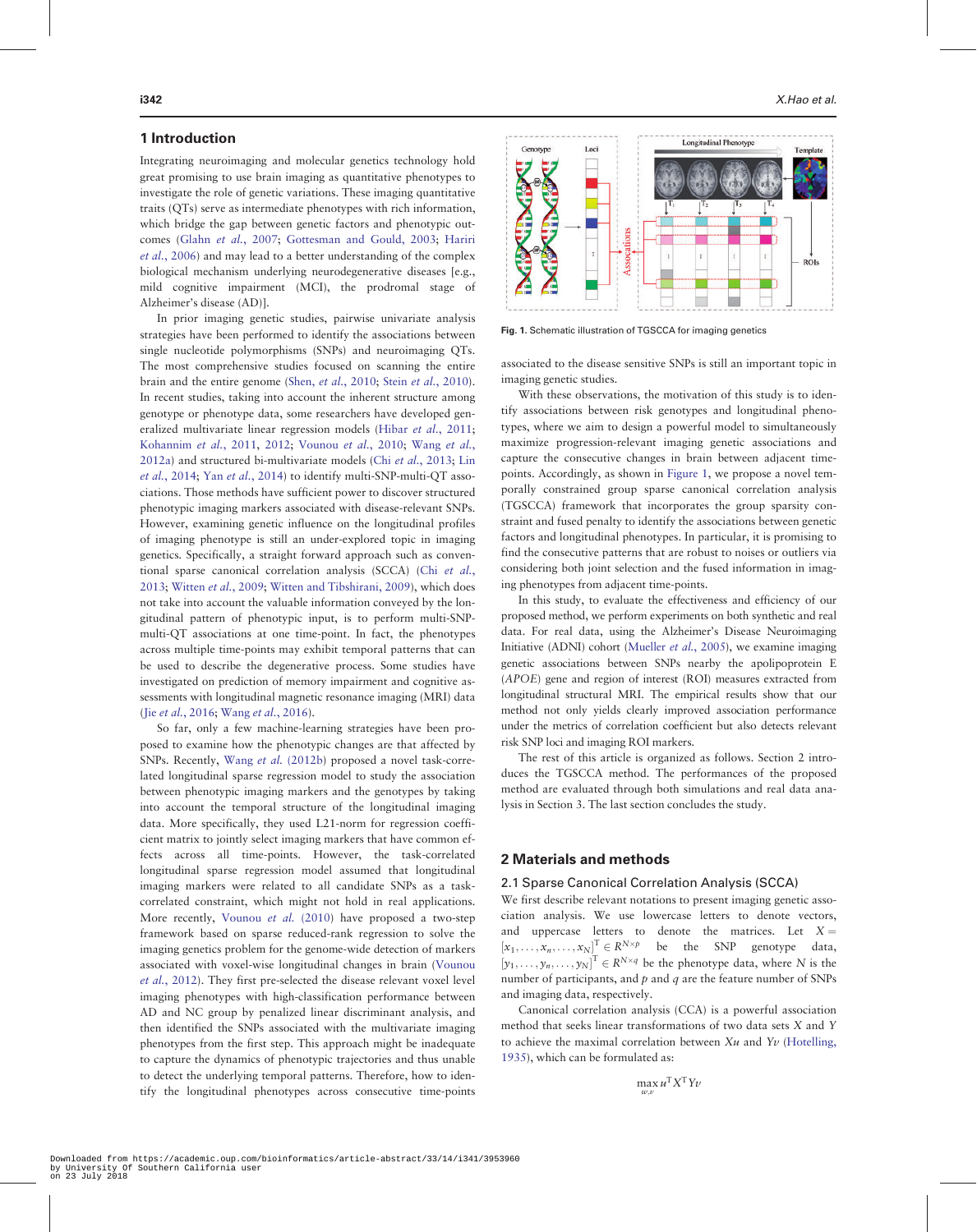s.t. 
$$
u^{\text{T}} X^{\text{T}} X u = 1, v^{\text{T}} Y^{\text{T}} Y v = 1,
$$
 (1)

<span id="page-2-0"></span>where we assume that the columns of X and Y are standardized to have zero mean and unit variance, and  $u$  and  $v$  are canonical weights, reflecting the contribution of each feature in the identified canonical correlation. However, in imaging genetics applications, the traditional CCA model tends to overfit and does not yield desirable results as the dimension of the data is much higher than the sample size. In addition, the CCA outcome could spread nontrivial effects across all features, which are not desirable for applications needing to identify relevant features. To address these issues, sparse version of CCA (SCCA) (Chi et al.[, 2013](#page-7-0); Witten et al.[, 2009](#page-8-0); [Witten and Tibshirani, 2009\)](#page-8-0) has been proposed by introducing penalties with L1 regularization for variable selection ([Tibshirani,](#page-8-0) [2011](#page-8-0)) as follows:

$$
\max_{u,v} u^{\mathrm{T}} X^{\mathrm{T}} Y v
$$
  
s.t.  $||Xu||_2^2 = 1$ ,  $||Yv||_2^2 = 1$ ,  $||u||_1 \le c_1$ ,  $||v||_1 \le c_2$  (2)

where the constraints  $||u||_1 \le c_1$  and  $||v||_1 \le c_2$  are regularization term for the objective function, and  $c_1$  and  $c_2$  is the corresponding regularization parameters. In imaging genetics applications, the weight vectors  $u$  and  $v$  measure the relative contributions of the SNP loci and imaging phenotype ROIs. For easy computation, the variance matrix of X and Y is treated as diagonal matrix, which has shown to be effective and efficient for high-dimensional data [\(Grellmann](#page-7-0) et al., 2015; [Witten](#page-8-0) et al., 2009).

## 2.2 Temporally constrained group sparse canonical correlation analysis (TGSCCA)

In clinical practice, imaging phenotypes affected by genetic factors changes over time. To investigate the association between genotypes and longitudinal imaging phenotypes, in this article, we consider how to perform bi-multivariate association analysis across the consecutive time-points. Assume that we have N training subjects, and each subject has imaging data derived from T different time-points. Given the genotype SNPs data  $X = [x_1, \dots, x_n, \dots, x_N]^T \in R^{N \times p}$  and longitudinal imaging phenotypes  $Y_t = [y_{1t}, \dots, y_{nt}, \dots, y_{Nt}]^T \in$  $R^{N \times q}$  at time-point  $t$  ( $1 \le t \le T$ ) as input in the association model, where N is the number of participants,  $p$  and  $q$  are the numbers of feature dimensionalities (i.e., number of SNP loci and brain imaging ROIs). As described in Section 1 and [Figure 1](#page-1-0), our aim is to discover those longitudinal brain imaging markers associated with genetic factors across different time-points. Task-correlated longitudinal analysis model has recently been successfully investigated and applied to regression problems (Wang et al., [2012a, b](#page-8-0)), which are inspired by using multi-task learning framework (Liu et al.[, 2009](#page-7-0); [Obozinski](#page-7-0) et al., 2006) in machine-learning community. Following their previous work, we induce the joint penalty term L21-norm into the Equation (2) and then develop group sparse canonical correlation analysis (GSCCA) model as follows:

$$
\min_{u,V} - \sum_{t=1}^{T} u^{\mathrm{T}} X^{\mathrm{T}} Y_t v_t + \lambda_u ||u||_1 + \lambda_v ||V||_{2,1}
$$
  
s.t.  $||Xu||_2^2 = 1$ ,  $||Y_t v_t||_2^2 = 1$  (3)

where the weight vector  $u$  and  $v_t$  measure the relative importance of the SNP loci and imaging phenotype ROIs at time-point  $t$  $(1 \le t \le T)$ .  $\lambda_u$  and  $\lambda_v$  denote control parameters of the

regularization terms, respectively.  $V = [\nu_1, \dots, \nu_t, \dots, \nu_T] \in R^{q \times T}$  is the weight matrix whose row  $v_i$  is the vector of coefficients assigned to the -th feature across different time-points, and  $||V||_{2,1} = \sum_{i=1}^{d}$  $\|V^i\|_2$  is to penalize all coefficients in the same row of matrix V for joint feature selection. It is worth noting that the L21 regularization term can be coupled over time dimension and this "group-sparsity" regularizer forces only a small number of features being selected [\(Yuan and Lin, 2006\)](#page-8-0). In other words, the longitudinal imaging features across all time-points will be identified.

To further take into account detecting temporally-constrained imaging genetic associations, we expect to develop our model to explore the association between baseline SNPs and longitudinal imaging phenotypes for a better understanding of underlying progressive mechanism specific to the disease. More specifically, motivated by the existing work (Jie et al.[, 2016\)](#page-7-0), we induce a new regularization term called fused least absolute shrinkage and selection operator (Lasso) (Liu et al.[, 2010](#page-7-0)) in machine-learning community and then formulate the TGSCCA model as follows:

$$
\min_{u,V} - \sum_{t=1}^{T} u^{\mathrm{T}} X^{\mathrm{T}} Y_t v_t + \lambda_u ||u||_1 + \lambda_v ||V||_{2,1} + \lambda_t \sum_{t=1}^{T-1} ||v_{t+1} - v_t||_1
$$
  
s.t.  $||Xu||_2^2 = 1$ ,  $||Y_t v_t||_2^2 = 1$  (4)

where the weight vectors  $u$  and  $v_t$  measure the relative contributions of the SNP loci and imaging phenotype ROIs at time-point  $t$ . The weight vector  $v_{t+1}$  and  $v_t$  are from adjacent time-points.  $\lambda_u$ ,  $\lambda_v$  and  $\lambda_t$  denote control parameters of the regularization terms, respectively. The fused Lasso regularization term tends to constrain the differences between two successive canonical weight vectors from adjacent time-points to be small, that is the smoothness of weight vectors encourages neighboring features to be selected together. Due to the two regularization terms in Equation (3), it is promising to find the better solution that is robust to noises or outliers via considering both joint selections and the fused information inherent in imaging genetic associations.

### 2.3 Optimization algorithm

In this section, we introduce the algorithm to obtain  $u$  and  $V$  from Equation (4). The objective function is convex with respect to  $u$ when V is fixed and vice versa. So the iteration procedures mainly contain two steps as follows:

$$
\min_{u} - \sum_{t=1}^{T} u^{T} X^{T} Y_{t} v_{t} + \lambda_{u} ||u||_{1}
$$
  
s.t.  $||Xu||_{2}^{2} = 1$  (5)

$$
\min_{V} - \sum_{t=1}^{T} u^{\mathrm{T}} X^{\mathrm{T}} Y_{t} v_{t} + \lambda_{v} ||V||_{2,1} + \lambda_{t} \sum_{t=1}^{T-1} ||v_{t+1} - v_{t}||_{1}
$$
  
s.t.  $||Y_{t} v_{t}||_{2}^{2} = 1$  (6)

We can use the Lagrange multiplier and write the penalties into the matrix form for Equation (5), thus the new objective function is as follows:

$$
\min_{u} - \sum_{t=1}^{T} u^{\mathrm{T}} X^{\mathrm{T}} Y_{t} v_{t} + \lambda_{u} ||u||_{1} + \frac{\theta}{2} ||Xu||_{2}^{2}
$$
 (7)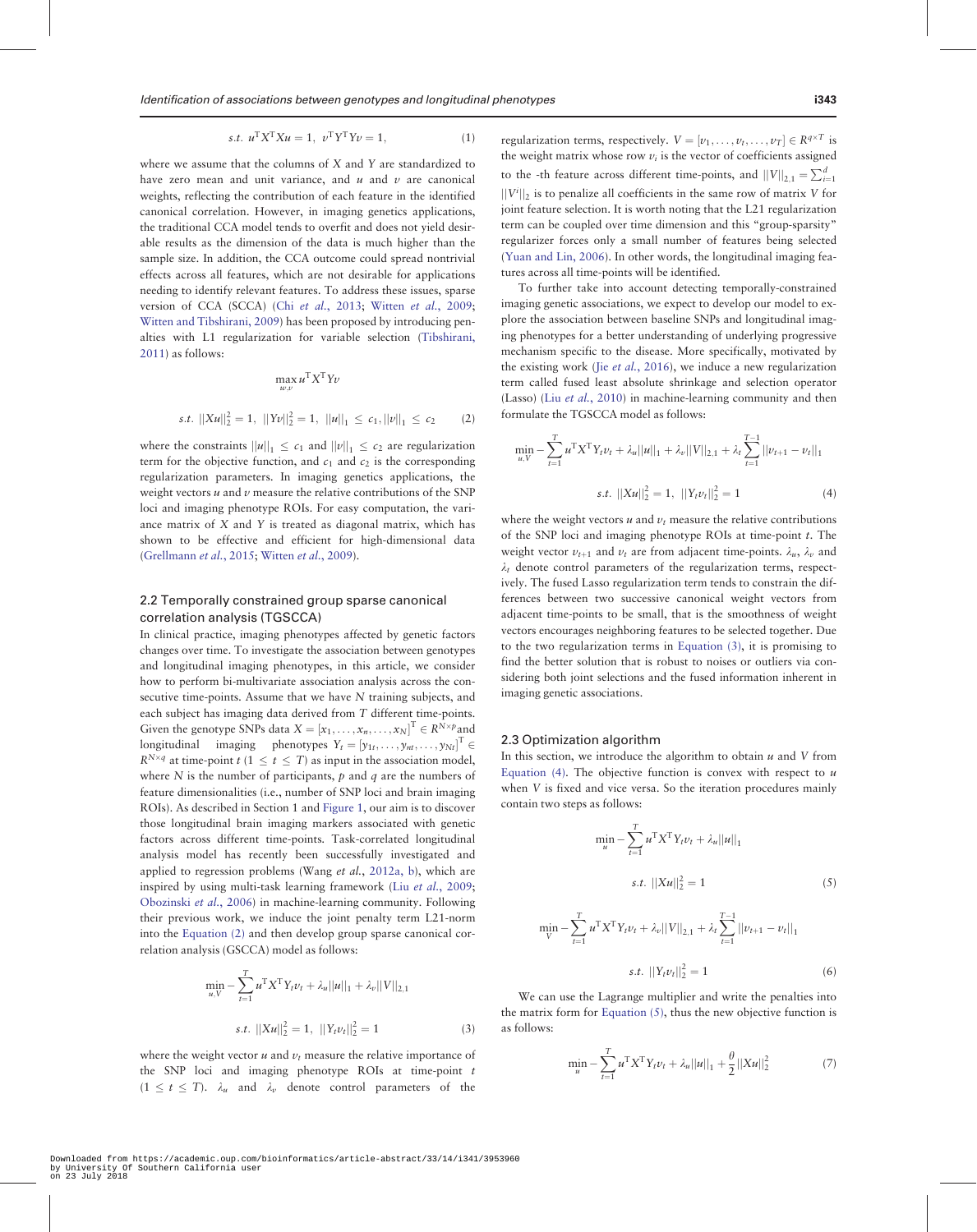where  $\lambda_{\mu}$  and  $\theta$  are the model parameters. In this solution, a smooth approximation has been estimated for L1 term by including an extremely small value. Take the derivative regarding  $\lambda_u$  and let it be 0. The solution for  $u$  in each iteration step is as follows:

$$
u = \left(X^{\mathrm{T}}X + \frac{\lambda_u}{\theta}D\right)^{-1} \left(\sum_{t=1}^T X^{\mathrm{T}}Y_t v_t\right) \tag{8}
$$

where D is a diagonal matrix with the kth element as  $1/2||u^k||_1$   $(k \in [1, p]).$ 

To obtain V when  $u$  is fixed for [Equation \(6\)](#page-2-0), we follow the previous work (Fang et al.[, 2016](#page-7-0); [Witten](#page-8-0) et al., 2009) and assume that the variance matrix of  $Y_t$  is treated as diagonal matrix, which has shown to be effective and efficient for optimization. The solution for V in each iteration step is as follows:

$$
\min_{\|v_t\|_{2}^{2}} \sum_{t=1}^{T} -z_t^{\mathrm{T}} v_t + \lambda_v ||V||_{2,1} + \lambda_t \sum_{t=1}^{T-1} ||v_{t+1} - v_t||_{1} \tag{9}
$$

where  $z_t = Y_t^T X u$ , is given by  $||v_t||_2^2 = 1$ , where V is the optimum of

$$
\min_{V} \sum_{t=1}^{T} \frac{1}{2} ||v_t - z_t||_2^2 + \lambda_v ||V||_{2,1} + \lambda_t \sum_{t=1}^{T-1} ||v_{t+1} - v_t||_1 \tag{10}
$$

It is straightforward to verify that Equation (10) is convex but non-smooth because of L21-norm and Fused Lasso regularization term. The basic idea to solve this problem is to use a smooth function to approximate the original non-smooth objective function. In this study, we use the Nesterov's accelerated proximal gradient (APG) algorithm ([Beck and Teboulle, 2009](#page-7-0); Chen et al.[, 2009\)](#page-7-0) to solve our optimization problem, which is shown in the Algorithm 1.

First, we separate Equation (10) into a smooth part Equation (11) and a non-smooth part Equation (12) as follows:

$$
f(V)\sum_{t=1}^{T} \frac{1}{2} ||v_t - z_t||_2^2
$$
\n(11)

$$
g(V) = \lambda_v ||V||_{2,1} + \lambda_t \sum_{t=1}^{T-1} ||v_{t+1} - v_t||_1
$$
 (12)

We define the approximation function Equation (10) as follows, which is composited by the above smooth part and non-smooth one:

$$
\Omega(V, V_i) = f(V_i) + \langle V - V_i, \nabla f(V_i) \rangle + \frac{1}{2} ||V - V_i||_F^2 + g(V)
$$
\n(13)

where  $|| \cdot ||_F^2$  denotes the Frobenius norm,  $\nabla f(V_i)$  denotes the gradient of  $f(V)$  on point  $V_i$  at the *i*th iteration, and l is the step size. Finally, the update step of Nesterov's APG is defined as:

$$
V_{i+1} = \arg\min_{V} \frac{1}{2} ||V - W||_F^2 + \frac{1}{l}g(V) \tag{14}
$$

where  $W = V_i - \frac{1}{l} \nabla f(V_i)$ . The key of APG algorithm is how to solve the update step efficiently. In addition, according to the tech-nique used in Chen et al. [\(2009\)](#page-7-0), instead of performing gradient descent based on  $V_i$ , we compute the search point as:

$$
Q_i = V_i + \alpha_i (V_i - V_{i-1})
$$
\n(15)

where  $\alpha_i = \frac{\rho_{i-1} - 1}{\rho_i}$  and  $\rho_i = \frac{1 + \sqrt{1 + 4\rho_{i-1}^2}}{2}$  $\frac{1}{2}$ . For more details about the solution of L21-norm and Fused Lasso problem, please refer to the previous work (Jie et al.[, 2016;](#page-7-0) Liu et al.[, 2010](#page-7-0)).

Algorithm 1 **Input:** SNPs  $X = [x_1, \dots, x_n, \dots, x_N]^T \in R^{N \times p}$ ; longitudinal imaging phenotypes  $Y_t = [y_{1t}, \dots, y_{nt}, \dots, y_{Nt}]^T \in$  $R^{N \times q}$  at time-point  $t \ (1 \leq t \leq T);$  parameters  $\lambda_u > 0, \ \theta > 0, \ \lambda_v > 0, \ \lambda_t > 0.$ Initialization:  $l = l_0 = 1$ ,  $V_0 = V_1 = 0$ ,  $\rho_0 = 1$ . While not converge do 1: Calculate the diagonal matrix  $D$ , where the  $k$ -th element is  $1/2||u^k||_1$ ; 2: Update  $u$  by Equation (8); 3: Scale *u* so that  $||Xu||_2^2 = 1$ ; 4: Computed the search point  $Q_i$  according to Equation  $(15):$ 5:Find the smallest  $l = l_{i-1}, 2l_{i-1}, ...$  so that  $\Omega(V_{i+1}, Q_i) \leq f(V_{i+1}) + g(V_{i+1}),$  where  $V_{i+1}$  is computed by Equation (14); 6: Set  $l_i = l;$ 7: Scale  $v_t$  so that  $||Y_t v_t||_2^2 = 1$ . End while Output: canonical vector  $u \in R^{p \times 1}$ ,  $V = [v_1, \dots, v_t, \dots, v_T]$  $\in R^{q \times T}.$ 

# 3 Results and discussions

### 3.1 Results on simulation data

In this section, we present a simulation study to evaluate the potential power of our proposed TGSCCA method. The procedure of simulation generation is similar to that in Chen et al. [\(2012](#page-7-0))and Fang et al. [\(2016\)](#page-7-0). We first generated one canonical vector  $u$  with  $p'$ non-zero entries and successive canonical vector  $v_k$  with q' nonentries, where  $v_{k+1} = v_k + \Delta v \ (\Delta v \sim N(0, 0.1)$  and  $(k = 1, 2, 3)$ . Each non-zero variable in  $u$  and  $v_1$  was sampled independently from a uniform distribution in the range of  $[-2, -0.5] \cup [0.5, 2]$ . And then, we randomly generated a latent variable  $h$  with normal distribution  $N(0, \sigma_h)$  for each sample, where  $\sigma_h$  is the signal to noise level. For the data matrix X and Y, the features were simulated from Gaussian distribution  $N(uh, \sigma_e I_p)$  and  $N(v_kh, \sigma_e I_q)$ , respectively. We set  $N = 100$ ,  $p = 100$ ,  $q = 50$ ,  $p' = 30$ ,  $q' = 20$ ,  $\sigma_h = 0.1$ . To validate the effects on the performance, we varied the noise level  $\sigma_e$  from 0.1 to 0.5 to generate simulation data 1 and simulation data 2, respectively.

In our experiments, 5-fold cross-validation strategy is adopted to evaluate the effectiveness of our proposed method. All the regularization parameters are optimally tuned using a grid search from the range of {0.01, 0.02, 0.05, 0.08, 0.1, 0.2, 0.5, 0.8, 1} by another nested 5-fold cross-validation on the training set.

We compare SCCA (denoted as sparse canonical correlation analysis to detect associations between SNP loci and imaging features at each time-point), GSCCA (denoted as group sparse canonical correlation analysis to detect associations between SNP loci and longitudinal imaging phenotypic features jointly across all time-points only via L21-norm), and TGSCCA (denoted as temporally-constrained group sparse canonical correlation analysis to detect associations between SNP loci and longitudinal imaging features jointly across all adjacent time-points via L21-norm and fused penalty).

The performance on each dataset is assessed with correlation coefficient between X and Y, which are widely used in measuring performances of association analysis. The average results of correlation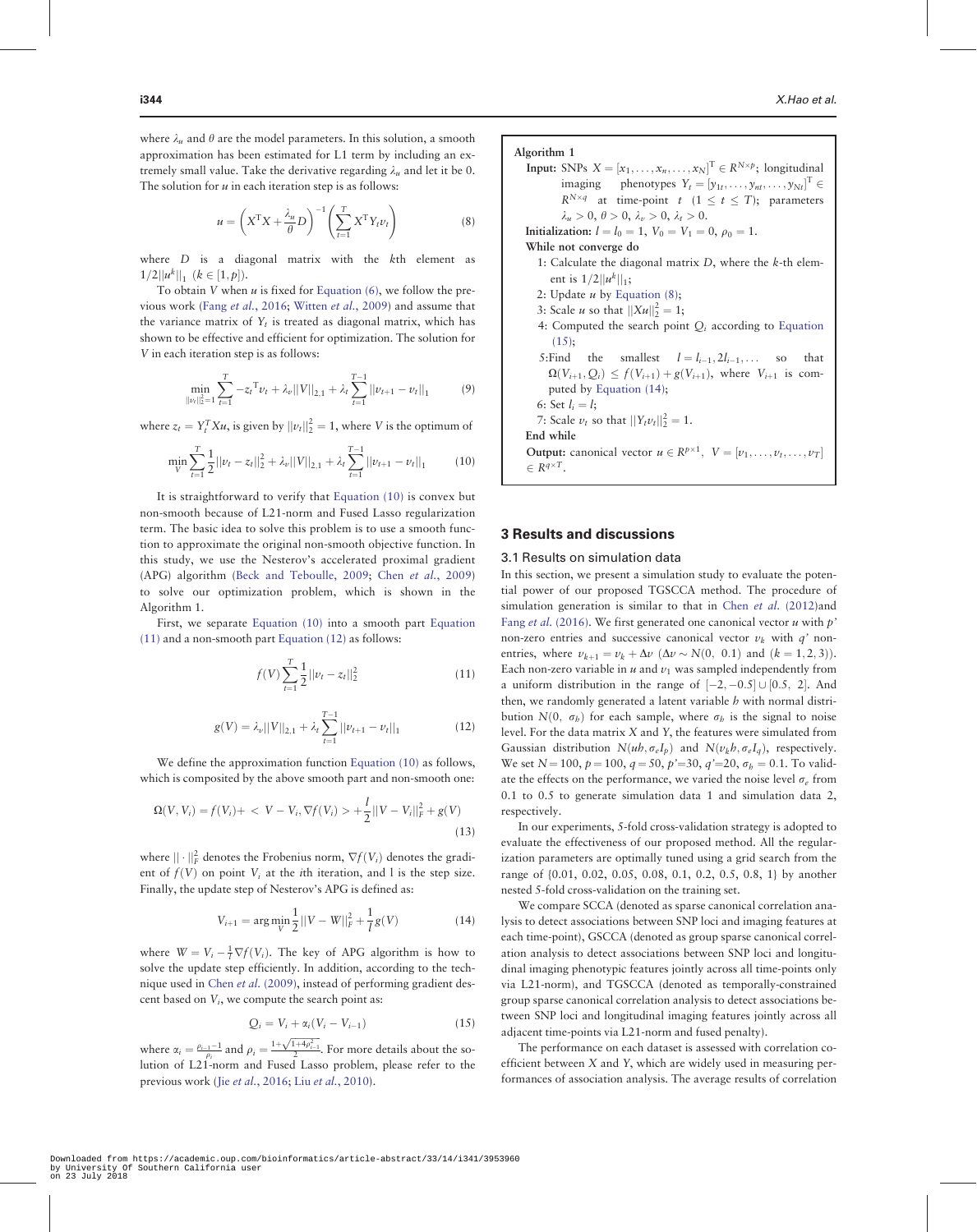

Fig. 2. The averaged correlation coefficients on 5-fold test data using different methods on simulations. (a) Results on simulation data 1. (b) Results on simulation data 2



Fig. 3. The estimated weights of u and v from average 5-fold cross-validation test on simulation data are shown in the left five panels and right five panels. Ground truth of w and v are shown in the most left in the two parts, respectively. The estimated u values and v values are shown in the remaining panels, corresponding to different methods. (a) Results on simulation data 1. (b) Results on simulation data 2

coefficients on 5-fold testing data are calculated respectively on Simulation 1 and Simulation 2. As shown in Figure 2, joint longitudinal association methods (including GSCCA and TGSCCA) outperform SCCA consistently and significantly in the metrics of correlation coefficients on both simulations. It is worth noting that TGSCCA is comparable with GSCCA due to the low noises in Simulation 1, while TGSCCA is more robust to the data with high noises in Simulation 2. Furthermore, we show the estimated canonical weights from different methods. As shown in Figure 3, the overall profiles of the estimated  $u$  and  $v$  values from TGSCCA are consistent with the ground truth on both Simulation 1 and Simulation 2, whereas SCCA is only capable of identifying inconsistent signals at different time-points. Although GSCCA can almost capture the same signals on  $u$  as TGSCCA, from the unsmooth patterns across the longitudinal case, it may be affected by noises and then draw false discoveries on  $\nu$  without the induced temporalconstraint. From the above results, it is observed that TGSCCA can identify not only the signal locations but also strong correlations, which has certain superiority compared with other methods.

## 3.2 Results on real imaging genetic data 3.2.1 ADNI dataset

Real imaging genetics data used in the preparation of this article were obtained from the ADNI database [\(adni.loni.usc.edu\)](http://adni.loni.usc.edu).



 $-0.2$ 

T1 T<sub>2</sub> T<sub>3</sub>

**TGSCCA**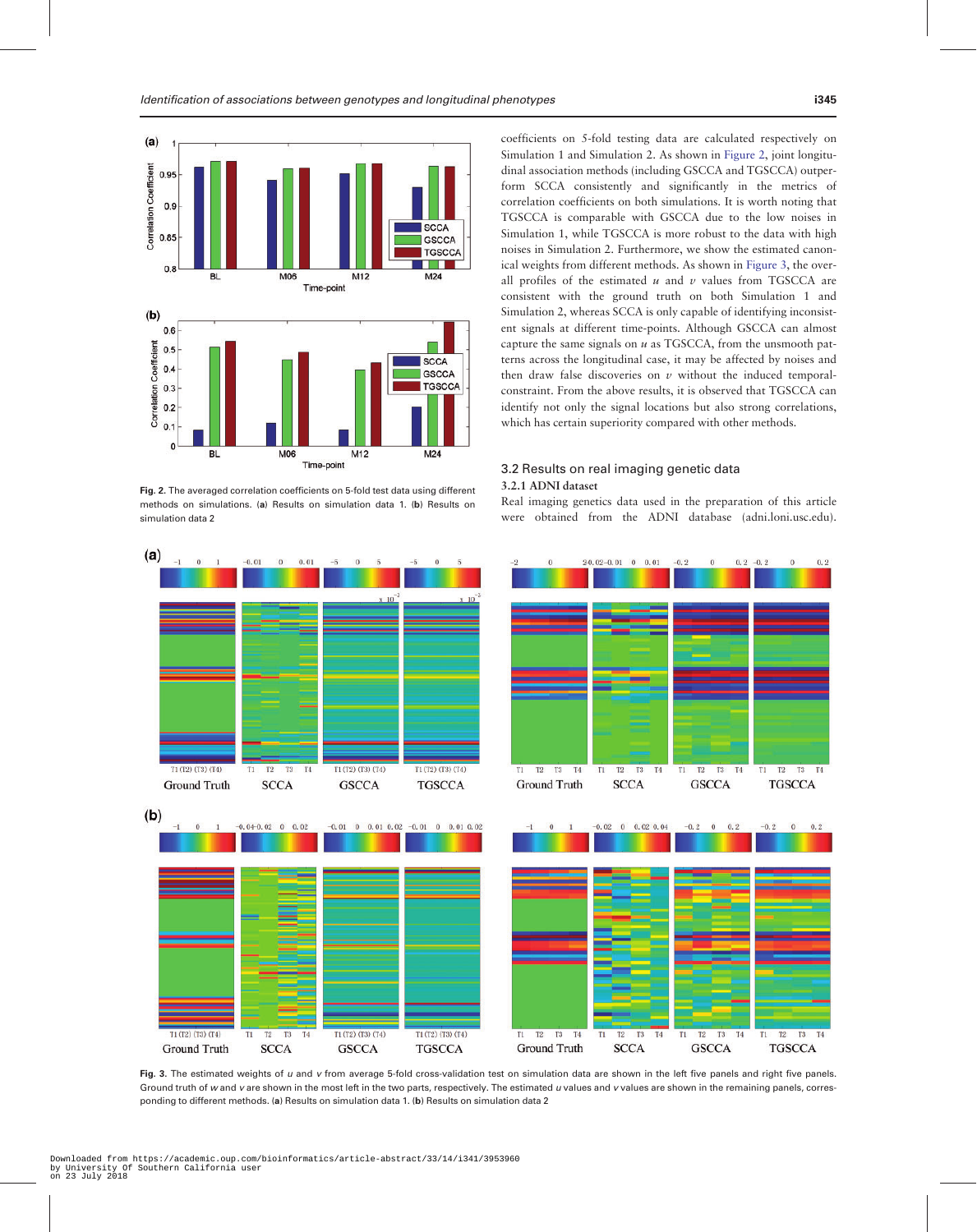Table 1. Demographic characteristics of the studied population (the values are denoted as mean  $\pm$  standard deviation)

| Subjects        | pMCI $(n=15)$    | sMCI $(n=41)$    | $NC (n = 58)$    |
|-----------------|------------------|------------------|------------------|
| Gender (M/F)    | 8/7              | 26/15            | 31/27            |
| Age             | $71.75 \pm 5.92$ | $73.40 \pm 7.59$ | $75.71 \pm 4.74$ |
| Education       | $16.33 \pm 3.54$ | $16.22 \pm 2.86$ | $16.38 \pm 2.85$ |
| MMSE(BL)        | $26.93 \pm 1.91$ | $27.59 \pm 1.50$ | $29.21 \pm 0.99$ |
| MMSE(M06)       | $26.07 \pm 2.69$ | $27.59 \pm 1.76$ | $29.03 \pm 1.03$ |
| MMSE(M12)       | $25.47 \pm 2.72$ | $27.56 \pm 1.91$ | $29.38 \pm 0.83$ |
| MMSE(M24)       | $22.80 \pm 4.00$ | $27.61 \pm 2.24$ | $29.12 \pm 1.09$ |
| $ADAS-Cog(BL)$  | $20.64 \pm 5.51$ | $15.45 \pm 5.80$ | $8.92 \pm 3.69$  |
| $ADAS-Cog(M06)$ | $22.91 \pm 8.48$ | $15.52 \pm 5.77$ | $8.95 \pm 3.75$  |
| $ADAS-Cog(M12)$ | $24.33 \pm 6.57$ | $15.20 \pm 5.93$ | $7.58 \pm 4.05$  |
| $ADAS-Cog(M24)$ | $26.95 \pm 8.07$ | $16.11 \pm 6.28$ | $8.43 \pm 4.43$  |

Note: NC=Normal Control, pMCI=progressive Mild Cognitive Impairment,  $sMCI = stable$  Mild Cognitive Impairment,  $MMSE = Mini$ -Mental State Examination, ADAS-Cog = Alzheimer's Disease Assessment Scale-Cognitive Subscale.

The ADNI was launched in 2003 as a public–private partnership, led by Principal Investigator Michael W. Weiner, MD. The primary goal of ADNI has been to test whether serial MRI, positron emission tomography (PET), other biological markers, and clinical and neuropsychological assessment can be combined to measure the progression of MCI and early AD. For up-to-date information, see [www.adni-info.org.](http://www.adni-info.org)

The genotyping and longitudinal imaging data of 114 non-Hispanic Caucasian participants were downloaded from the ADNI website. The demographic information is summarized in Table 1. Specifically, the time points examined in this study for MRI T1 weighted imaging and cognitive assessments (i.e., MMSE and ADAS-Cog) included baseline (BL), Month 06 (M06), Month 12 (M12) and Month 24 (M24). We aligned the preprocessed imaging data [i.e., voxel based morphometry (VBM)] to each participant's same visit scan, and then created normalized gray matter density maps from MRI data in the standard Montreal Neurological Institute (MNI) space as  $2 \times 2 \times 2$  mm<sup>3</sup> voxels SPM software package ([Ashburner and Friston, 2007\)](#page-7-0). One hundred and sixteen ROI level measurements of mean gray matter densities were further extracted based on the MarsBaR AAL atlas [\(Tzourio-Mazoyer](#page-8-0) et al., [2002](#page-8-0)). After removal of cerebellum, the imaging measures of 90 ROIs were used as phenotypes in our experiments. For the genotyping data, we included 85 SNPs within  $\pm$ 20k base pairs of the APOE gene boundary based on the ANNOVAR ([http://annovar.openbioin](http://annovar.openbioinformatics.org) [formatics.org\)](http://annovar.openbioinformatics.org) annotation. For input in this association study, each SNP value was coded in an additive fashion as 0, 1, 2, indicating the number of minor alleles.

## 3.2.2 Improved association between risk SNP loci and longitudinal imaging ROI markers

In the real data experiments, we also use 5-fold cross-validation strategy to evaluate the effectiveness of our proposed method. Similar to the previous simulation study, we determine the values of regularization parameters by nested 5-fold cross-validation on the training set. The parameters are tuned in the range of {0.01, 0.02, 0.05, 0.08, 0.1, 0.2, 0.5, 0.8, 1}.

In current studies, we compare our proposed joint longitudinal imaging genetic strategies (including GSCCA and TGSCCA) with conventional SCCA method. For measuring the association performance of the compared methods, the average values of Pearson



Fig. 4. The averaged correlation coefficients on 5-fold test data using different methods on ADNI

correlation coefficients on 5-fold test sets are calculated to eliminate the bias. As shown in Figure 4, the performances of longitudinal strategies with joint detections (including GSCCA and TGSCCA) are more stable than the conventional SCCA, which treats imaging genetic associations at each time-point independently. As expected, TGSCCA can achieve the best correlation coefficients so that it consistently outperform SCCA and GSCCA. These results demonstrate that the usage of temporal information across adjacent time-points can help improve the performances of association between genotypes and longitudinal imaging phenotypes.

#### 3.2.3 Identification of risk SNP loci

Besides improving association performance, one major goal of this study is to identify some vital SNP loci and imaging phenotypic markers for disease progression in MCI research. Therefore, finding genetic risk factors and imaging ROIs helps scientists better understand how the disease develops and identify possible treatments to study. We aim to present the selected features on the SNP loci and imaging ROIs, whose annotations are shown on the X-axis from top and bottom panels in [Figure 5](#page-6-0). It shows all comparisons of absolute weight maps for top 10 loci from APOE SNPs associated to top 10 brain ROIs with longitudinal analysis respect to different methods.

For detecting genetic factors, as shown on top panels in [Figure 5](#page-6-0), the locus  $rs76692773$  and  $rs2075649$  (Lin *et al.*[, 2016\)](#page-7-0) are the top hits by all methods. However, compared with SCCA, the joint longitudinal detections (including GSCCA and TGSCCA) can discover consistent and clear patterns across all time-points, which indicate our proposed method performs stable in longitudinal imaging genetic associations. It is worth noting that the best-known risk genetic loci rs429358 has not been identified by all methods (including our proposed TGSCCA). It warrants further investigation to confirm whether the eminent risk factor rs429358 is truly not associated with longitudinal VBM phenotypes in the MCI progression. In addition, as the association solution relies on the linear combination of all loci, an individual one might not have a direct influence to the correlation, i.e., it might modulate the influence of another locus. Consequently, these genetic factors selected in this association study should also warrant further investigation for replication in independent and larger cohorts.

#### 3.2.4 Identification of longitudinal imaging ROI markers

For detecting brain imaging ROIs, as shown on bottom panels in [Figure 5,](#page-6-0) the conventional SCCA method identifies some irregular imaging ROIs at different time-points, which are not able to serve screening target over the course of MCI progression. While using joint longitudinal detection strategies, we can obtain clear patterns on the feature panels. For example, right parahippocampal gyrus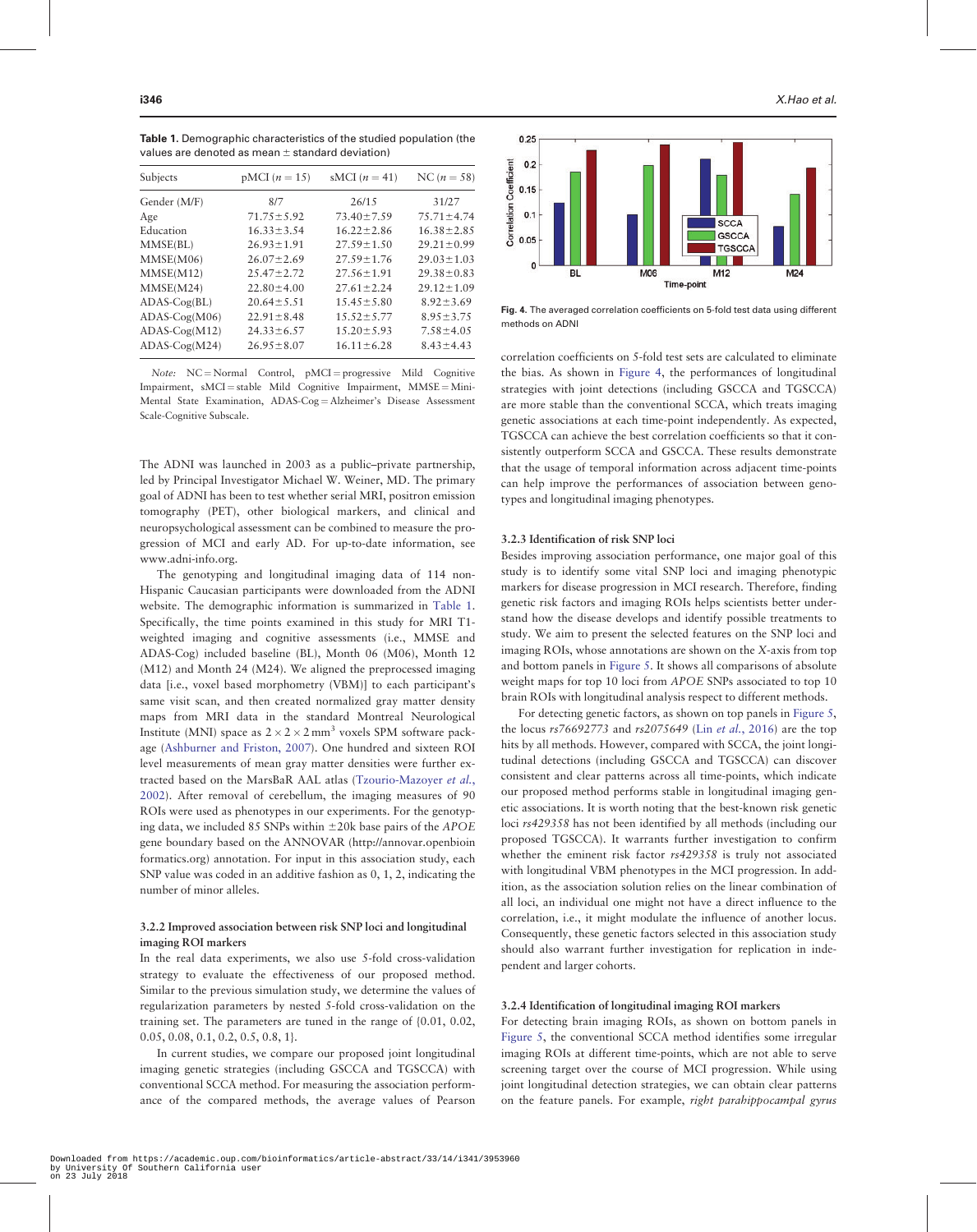<span id="page-6-0"></span>

Fig. 5. The estimated weights of  $u$  (top panels) and  $v$  (bottom panels) from average 5-fold cross-validation test on ADNI data using the different methods

and *right superior parietal gyrus* are the two top hits in joint detections (including GSCCA and TGSCCA), which are in accordance with previous findings (Jacobs et al.[, 2012;](#page-7-0) Shen et al.[, 2010](#page-8-0)). In addition, the top ROIs selected for progression across all timepoints by TGSCCA can be treated as increasingly stable markers, which are also accordance with the fact that the grey matter atrophy of these ROIs is severe in MCI ([Driscoll](#page-7-0) et al., 2009). Therefore, compared with SCCA and GSCCA, our proposed TGSCCA can tolerate noises to some extent so that the weight maps of each selected ROI across different time-points are very smooth. This further indicates the advantage of using the temporal-constrained smoothness regularization.

# 4 Conclusion

In this article, we propose a novel TGSCCA framework to detect risk genetic factors and their correlated longitudinal phenotype markers for a progressive disease (i.e., MCI). This approach explicitly captures the consecutive changes between phenotypes from adjacent time-points by incorporating the group sparsity constraint and fused penalty into the objective function. We also present an effective iterative algorithm to solve the optimization problem. We apply the proposed method on the simulation data and ADNI cohort [including progressive mild cognitive impairment (pMCI), stable MCI (sMCI) and NC participants]. The experimental results show that our proposed TGSCCA model can identify stronger associations than conventional SCCA and GSCCA. Besides the improved association performance, in real imaging genetic data, our model can also detect the risk SNP loci and clearly consistent brain ROIs across all time-points, which provides valuable information to help understand the genetic basis of brain structural change over the progression of MCI and AD.

As an interesting future direction, this TGSCCA method can be applied to investigate the potential mechanism of other imaging phenotypes (e.g., fluorodeoxyglucose positron emission tomography (FDG-PET) and Florbetapir F 18 amyloid PET data) (Hao [et al.](#page-7-0), [2016](#page-7-0)) and biomarkers such as cerebrospinal fluid and plasma from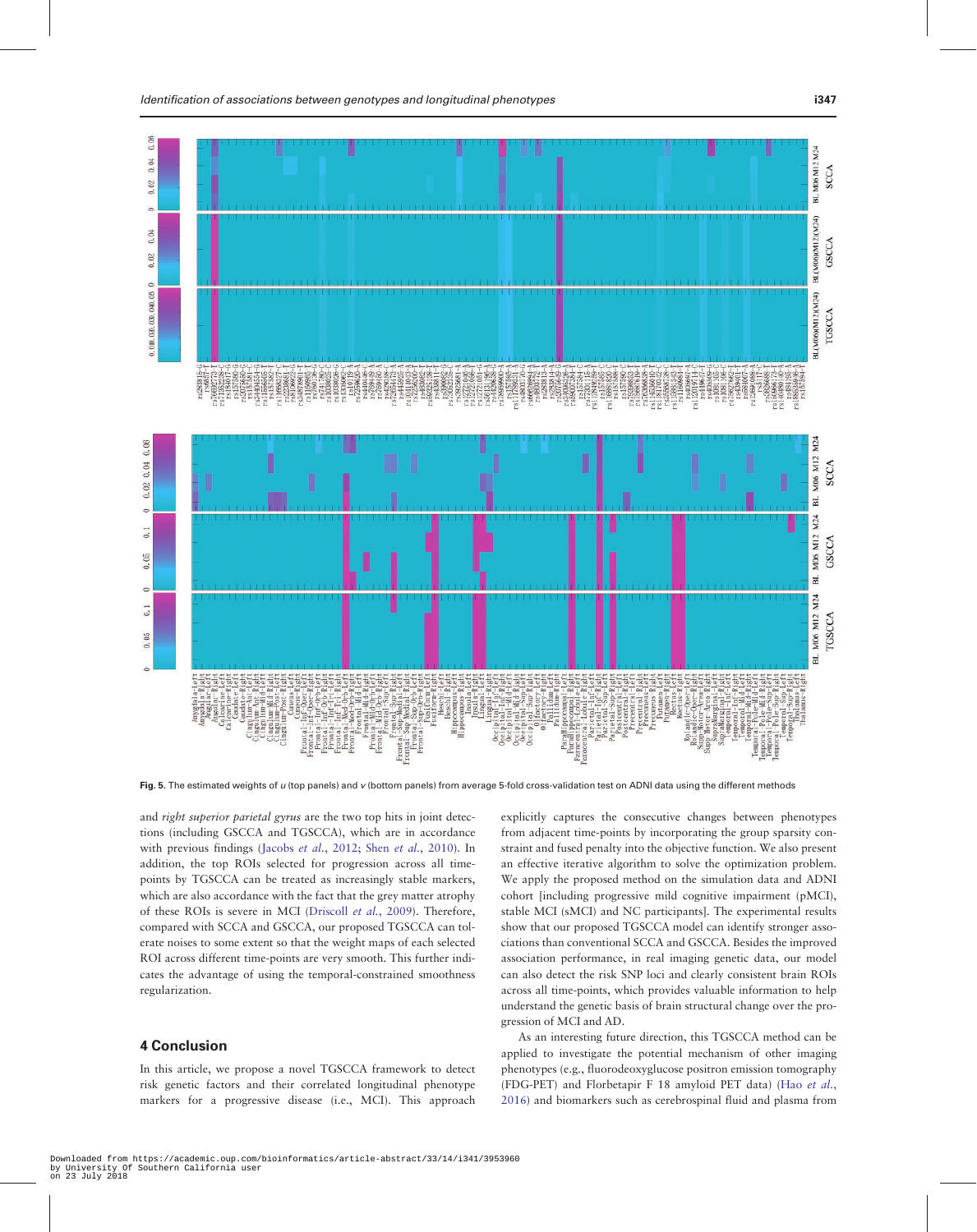<span id="page-7-0"></span>longitudinal perspective (Fagan et al., 2014). Therefore, all kinds of biomarker outcomes learned from trajectories across the course of disease can be evaluated, and the findings may have the potential to help with neurodegenerative assessments in clinical practices.

In this initial study, the proposed TGSCCA can be successfully applied for longitudinal imaging genetics study on a candidate gene set. However, when the datasets contain more features, it becomes more challenging to identify truly relevant ones. Thus, an interesting future direction could be to develop an improved TGSCCA model by exploring non-convex penalty terms that have been shown to be more effective than L1 based terms in terms of feature selection via sparse learning. In addition, this general framework can be extended and applied to some other interesting fields such as brain-perceived analysis (Connolly et al., 2016) and gene expression analysis on multiple data sources (Allahyar and de Ridder, 2015; Bunte et al., 2016; Omranian et al., 2016), allowing for generating new insights.

# Acknowledgements

Data collection and sharing for this project was funded by the Alzheimer's Disease Neuroimaging Initiative (ADNI) (National Institutes of Health Grant U01 AG024904) and DOD ADNI (Department of Defense award number W81XWH-12-2-0012). ADNI is funded by the National Institute on Aging, the National Institute of Biomedical Imaging and Bioengineering, and through generous contributions from the following: Abbott, Alzheimer's Association; Alzheimer's Drug Discovery Foundation; Araclon Biotech; BioClinica, Inc.; Biogen; Bristol-Myers Squibb Company; CereSpir, Inc.; Eisai Inc.; Elan Pharmaceuticals, Inc.; Eli Lilly and Company; EuroImmun; F. Hoffmann-La Roche Ltd and its affiliated company Genentech, Inc.; Fujirebio; GE Healthcare; IXICO Ltd.; Janssen Alzheimer Immunotherapy Research & Development, LLC.; Johnson & Johnson Pharmaceutical Research & Development LLC.; Lumosity; Lundbeck; Merck & Co., Inc.; Meso Scale Diagnostics, LLC.; NeuroRx Research; Neurotrack Technologies; Novartis Pharmaceuticals Corporation; Pfizer Inc.; Piramal Imaging; Servier; Takeda Pharmaceutical Company; and Transition Therapeutics. The Canadian Institutes of Health Research is providing funds to support ADNI clinical sites in Canada. Private sector contributions are facilitated by the Foundation for the National Institutes of Health [\(www.fnih.org\)](http://www.fnih.org). The grantee organization is the Northern California Institute for Research and Education, and the study is coordinated by the Alzheimer's Disease Cooperative Study at the University of California, San Diego. ADNI data are disseminated by the Laboratory for Neuro Imaging at the University of Southern California.

## Funding

This study has been supported by the National Natural Science Foundation of China (Nos. 61422204, 61473149, 61501230), the NUAA Fundamental Research Funds (No. NE2013105) in China. At Indiana University, this study was supported by National Institute of Health R01 EB022574, R01 LM011360, U01 AG024904, RC2 AG036535, R01 AG19771, P30 AG10133, UL1 TR001108, R01 AG 042437, and R01 AG046171; the United States Department of Defense W81XWH-14-2-0151, W81XWH-13- 1-0259, and W81XWH-12-2-0012; National Collegiate Athletic Association 14132004; and CTSI SPARC Program.

Conflict of Interest: none declared.

#### References

Allahyar,A., and de Ridder,J. (2015) FERAL: network-based classifier with application to breast cancer outcome prediction. Bioinformatics, 31, i311–i319.

- Ashburner,J., and Friston,K. (2007) Voxel-based morphometry, Statistical Parametric Mapping: The Analysis of Functional Brain Images, 92–98.
- Beck,A., and Teboulle,M. (2009) A fast iterative shrinkage-thresholding algorithm for linear inverse problems. Siam J Imaging Sci, 2, 183–202.
- Bunte,K. et al. (2016) Sparse group factor analysis for biclustering of multiple data sources. Bioinformatics, 32, 2457–2463.
- Chen,X. et al. (2012) Structured sparse canonical correlation analysis. AISTATS. pp. 199–207.
- Chen,X. et al. (2009) Accelerated gradient method for multi-task sparse learning problem, IEEE Data Mining, 746–751.
- Chi,E.C. et al. (2013) Imaging genetics via sparse canonical correlation analysis. Proc IEEE Int Symp Biomed Imaging, 2013, 740–743.
- Connolly, A.C. et al. (2016) How the human brain represents perceived dangerousness or "predacity" of animals. J. Neurosci., 36, 5373–5384.
- Driscoll,I. et al. (2009) Longitudinal pattern of regional brain volume change differentiates normal aging from MCI. Neurology, 72, 1906–1913.
- Fagan,A.M. et al. (2014) Longitudinal change in CSF biomarkers in autosomal-dominant Alzheimer's disease. Sci. Transl. Med., 6, 226ra230.
- Fang, J. et al. (2016) Joint sparse canonical correlation analysis for detecting differential imaging genetics modules. Bioinformatics, 32, 3480–3488.
- Glahn,D.C. et al. (2007) Neuroimaging endophenotypes: Strategies for finding genes influencing brain structure and function. Hum. Brain Mapp., 28, 488–501.
- Gottesman,I.I., and Gould,T.D. (2003) The endophenotype concept in psychiatry: etymology and strategic intentions. Am. J. Psychiatry, 160, 636-645.
- Grellmann,C. et al. (2015) Comparison of variants of canonical correlation analysis and partial least squares for combined analysis of MRI and genetic data. Neuroimage, 107, 289–310.
- Hao,X.K. et al. (2016) Identifying multimodal intermediate phenotypes between genetic risk factors and disease status in Alzheimer's disease. Neuroinformatics, 14, 439–452.
- Hariri, A.R. et al. (2006) Imaging genetics: perspectives from studies of genetically driven variation in serotonin function and corticolimbic affective processing. Biol. Psychiatry, 59, 888–897.
- Hibar,D.P. et al. (2011) Multilocus genetic analysis of brain images. Front. Genet., 2, 73.
- Hotelling,H. (1935) The most predictable criterion. J. Educ. Psychol., 26, 139.
- Jacobs,H.I.L. et al. (2012) Parietal cortex matters in Alzheimer's disease: an overview of structural, functional and metabolic findings. Neurosci. Biobehav. R, 36, 297–309.
- Jie,B. et al. (2016) Temporally-constrained group sparse learning for longitudinal data analysis in Alzheimer's disease, IEEE Trans. Biomed. Eng., 64, 238–249.
- Kohannim, O. et al. (2011) Boosting power to detect genetic associations in imaging using multi-locus, genome-wide scans and ridge regression. I S Biomed. Imag., 48,1855–1859.
- Kohannim,O. et al. (2012) Discovery and replication of gene influences on brain structure using LASSO regression. Front. Neurosci. Switz., 6, 115.
- Lin,D. et al. (2014) Correspondence between fMRI and SNP data by group sparse canonical correlation analysis. Med. Image Anal., 18, 891-902.
- Lin,R. et al. (2016) Association of common variants in TOMM40/APOE/ APOC1 region with human longevity in a Chinese population. J. Hum. Genet., 61, 323–328.
- Liu,J. et al. (2009) Multi-task feature learning via efficient l 2, 1-norm minimization. Proceedings of the twenty-fifth conference on uncertainty in artificial intelligence. AUAI Press, pp. 339–348.
- Liu,J. et al. (2010) An efficient algorithm for a class of fused lasso problems. Proceedings of the 16th ACM SIGKDD international conference on Knowledge discovery and data mining. ACM, pp. 323–332.
- Mueller,S.G. et al. (2005) The Alzheimer's disease neuroimaging initiative. Neuroimag. Clin. N. Am., 15, 869–877.
- Obozinski,G. et al. (2006) Multi-task feature selection, statistics department. UC Berkeley, Technical Report 2.
- Omranian,N. et al. (2016) Gene regulatory network inference using fused LASSO on multiple data sets. Sci. Rep. UK, 6, 20533